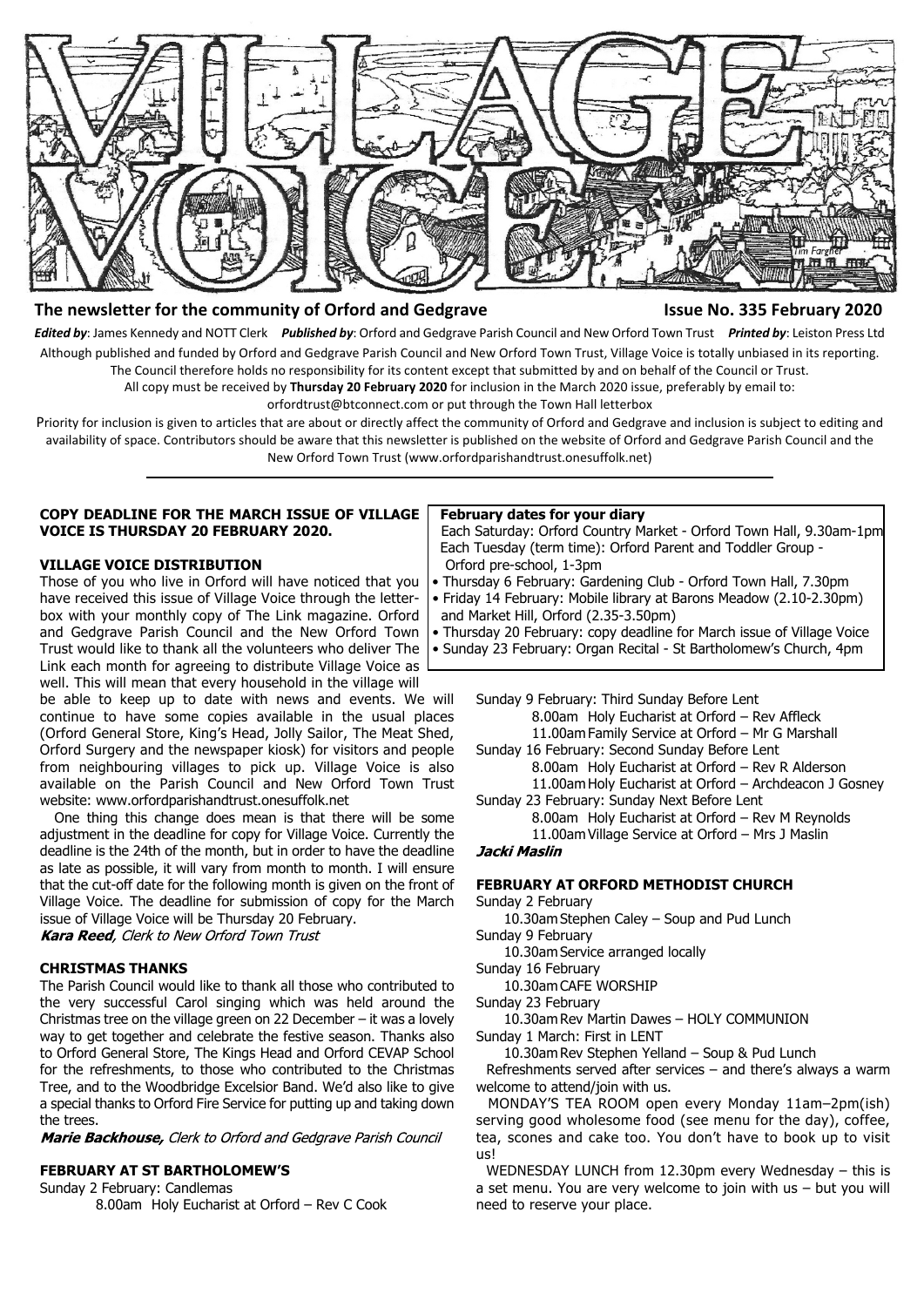SHROVE TUESDAY, 25 FEBRUARY, SOUP AND PANCAKE LUNCH FROM 12NOON–2pm – you will be welcome!

 CHRISTMAS LUNCH was amazing – a full Christmas meal was enjoyed by many friends – those who attend lunch on a Wednesday and friends from Woodbridge and Framlingham joined with us. After the meal, we shared tea, coffee, mince pies and birthday cake with the opportunity to sing Carols. To conclude the afternoon, we held a raffle with a huge luxury hamper of food as first prize, which in fact wasn't chosen till much later in the proceedings – gratefully all the prizes were donated. This year hand-knitted Angels (kindly knitted by Karen) were placed at each place setting at the tables together with a printed blessing – we have since heard that many of these were given away to others within local communities who are going through health problems and in need of prayer as an encouragement. It was great to have George (home from Uni), James and Mark all assisting in the kitchen and waiting on tables and clearing away. Wednesday staff were given seasonal flowers and chocolates from the diners in appreciation of another year of meals! Everybody went away rejoicing and happy.

 We gathered for the late afternoon CANDLELIGHT CAROL SERVICE just before Christmas which was truly splendid with candles and twinkly lights from the Christmas trees a feast for our eyes – after singing and reading the Christmas story, we moved to the tea tables for yet another feast.

 A great Christmas Day Service attracting friends, young and old from Framlingham, Bromeswell, Campsea Ash and the local community – and for the first time on a Christmas Day we concluded with coffee and seasonal refreshments before making our way home.

 Saturday evening, 28 December, was Christingle-making evening in preparation for our Christingle Service the next day – sharing and encouraged by 'The Light of the World' and taking this into the coming New Year we were blessed (albeit with some of us sounding rather croaky with coughs and colds)!! – and then to Epiphany Sunday and moved by the recalling of the Magi to the young boy Jesus and for us to 'Follow that Star'.

 Our many thanks to friends who gave time to decorate the church and Wesley Room with festive decorations and trees – once again the whole area looked wonderful.

#### **Stephen Caley**

#### **ORFORD SPORTS AND RECREATION CLUB**

Christmas seems a long time ago now, as we move into February. As always, the club is open for club nights on Sunday, Monday and Friday evenings from 7.30pm. Bingo night is on Friday 28 February from 8pm. And we have the Darts team on selected Friday evenings during club night, so why not give us a look.

 To hire the hall: £30 for members (with or without bar), for non-members it's £50 without or £75 with bar, so if you are not already a member, why not join.

Mark Smy, OSRC Secretary, tel 450358

#### **ORFORD, GEDGRAVE AND SUDBOURNE HALL GOOD NEIGHBOUR SCHEME**

The Scheme is now up and working. If you need help with any of the following please ring the dedicated scheme number 01394 450235 and leave a message.

- Friendship and companionship
- Transport and support with GP and hospital appointments (please give us as much notice as possible for these)
- Shopping
- Dog walking / feeding pets
- Form filling and help with technology
- Minor household repairs
- One-off garden tidy
- A healthy meal
- Other activities as requested and agreed

 All volunteers are DBS checked and insured. Messages are checked daily.

**Corinne Lusher**, Scheme Secretary

#### **OSLOF SCHOOL CHRISTMAS FAYRE**

Many thanks to all who helped, donated and came along to support the school Christmas fayre on Friday 13 December. A fantastic total of £658.00 was made which will go towards various projects in school during the next year. Also, a big thank you to Jeremy Rugge-Price and John Backhouse and family for getting Santa to the school in style on the fire engine! Darren Worne, (Chairman OSLOF)

#### **ORFORD, SUDBOURNE AND GEDGRAVE FLOWER SHOW**

Planning is underway for this year's show which will take place on Saturday 29 August. We are currently revamping the schedule and it will be published in February. On Monday 30 March you are very welcome to attend an Open meeting to be held in the Orford Recreation Hut at 7pm. This is an opportunity to review the 2019 Show. One of the judges commented that 'It was an excellent Show, very high standards in all sections…' However, we are never complacent and are always interested in your suggestions.

 We are always looking for new volunteers. The success of the show relies not only on those who exhibit but those who volunteer to make it happen. Thank you for your continued support. **Sue Snowdon**, Committee Secretary, 01394 450430

#### **ORFORD NESS BEACH CLEAN**

Our community beach clean was a great success last year and so, ahead of us opening for the season at Easter, we're planning another beach clean on Orford Ness.

 We're looking for people to join us on Sunday 15 March between 10am and 2pm. The winter winds have washed plenty of material ashore and so there should be plenty to pick.

 Transport over to the Ness will be provided on the NT Ferry Octavia and back again at 2pm.

 Bag holders and rubbish pickers will be provided, but please bring your own gloves if you wish. Please note that dogs are not allowed on the Ness, and there are very limited toilet facilities. Please do keep an eye on the weather forecast and come prepared! Please park in the Quay Street Car Park as there is no parking on Orford Quay. Those who live in Orford and Gedgrave and who are on the electoral roll here are entitled to a free annual parking permit for the Quay Street car park, so do contact the NOTT Clerk at the Town Hall (01394 459172) or the Quay Warden at the Harbour Office if you need one. Other participants in the beach clean can get a permit for the day from the National Trust staff on the day.

 If you'd like to take part please email orfordness@nationaltrust.org.uk so we know how many bag holders we will need to provide. Glen Pearce, Visitor Experience Officer, National Trust

#### **ORFORD COUNTRY MARKET**

The holidays are behind us, but we're still cheerful, living in this lovely village. Keep the fireplaces stoked and cuddle up on the couch with the warmth of loved ones. Don't forget to take care of the birds, farm animals and pets, when the snow arrives. Let's all enjoy the crisp air and the beauty of winter! We are back in the village hall every Saturday, so please come join us for a tea, coffee and your favourite savoury or sweet. **Susie East, committee member** 

#### **LOCAL HISTORY: ONE MORE OLD NAMES**

At the top of High Street there is a very small lane which passes between the rear of High House and the row of cottages, it leads to the Old Rectory. Before it was called Brundish Lane, it was known, rather sensibly, as Parson's Lane but that name has not been used for a very long time.

#### **Wendy Roberts**

#### **VANNI TREVES**

I was very sad to see the news that Vanni Treves had died in November. Although I had never met him I wanted to write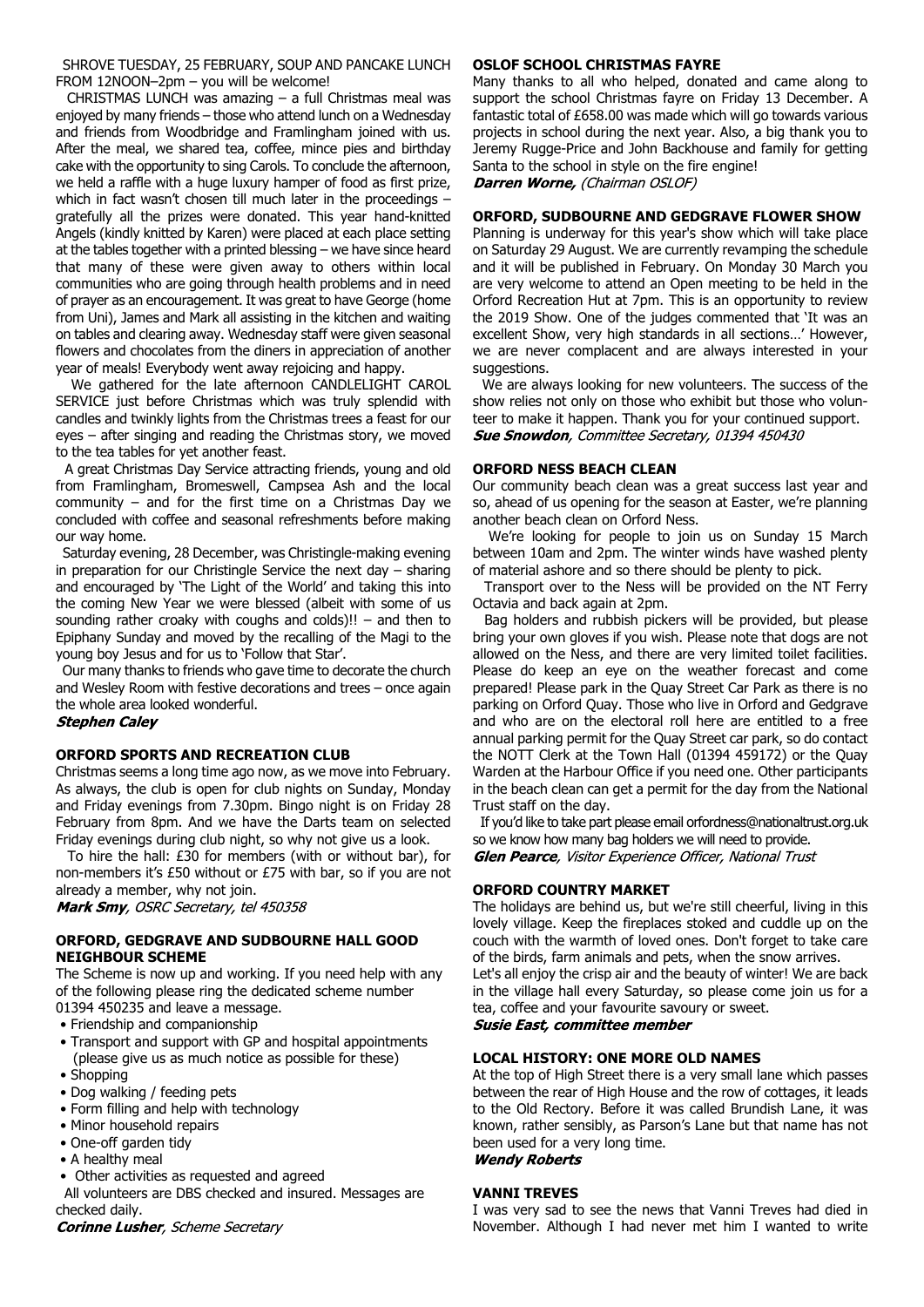something as I very much appreciate the help he gave this village when it was needed over the years. On one occasion, he wrote saying '….you rightly wrote to me…' or words to that effect.

 By all accounts he had an interesting life and was born in Florence in 1940. His father, a member of the Italian Resistance, was killed in 1944 meaning he and his mother had to be hidden for about 10 months by priests and nuns, moving from house to house every few days. His mother met and married an English accountant and the family moved to the UK. He joined the City firm Macfarlanes in 1970 and became Senior Partner in 1987. Apart from the law, he had a varied career, his most high-profile roles being Chairman of Channel 4 TV and steering The Equitable Life through the aftermath of one of the greatest financial scandals of modern times. My brother recalls going to work for him as a fresh-faced assistant solicitor. He was handed a file to look at which happened to have plans to make Felixstowe into the world class port it is today.

 I wish I had met Vanni Treves. My condolences and thanks go out to his wife and family.

#### **Mary Iliff**

#### **THE PENINSULA PRACTICE FEBRUARY NEWSLETTER**

We would like to thank everybody for their patience during the recent transition of Church Farm Surgery joining The Peninsula Practice. Over the next couple of months we will be updating The Peninsula Practice Website. Patients will still be able to book appointments, order repeat prescriptions and access a wealth of information. The new format will be easier to navigate and more compatible with smart phones and tablets.

 GP Training Closure Dates: The surgery will be closed on Thursday 6 February from 13.00 until 8.00 the next morning. Please contact NHS 111 when the Surgery is closed.

Nicola Thompson, Medical Administrator, Peninsula Practice

#### **ORFORD AND DISTRICT GARDENING CLUB**

Our next open event:

Talk topic: 20th- and 21st-century Dutch Gardens and Planting Design

Speaker: Neill Ludmon

Venue: Orford Town Hall Back Room

Date and time: Thursday 6 February 2020 7.30pm

Neill is one of our long-standing favourites here at the Gardening Club. He is a horticulturist, lecturer and garden designer. The talk will start by looking at the origins of the Dutch new wave planting movement from the 1930s and then chart its progress to the present day. As well as talking about the work of well-known designers such as Piet Oudolf, the talk will cover the significant contribution of lesser-known designers and will focus on gardens both in Holland as well as the UK and North America. The emphasis of this style of planting is a loose naturalism of grasses and herbaceous plants but always with a strong structural element. As always, Neill will willingly answer questions, so bring yours along…

Do come and join us even if only for this evening. £15 membership for the year and access to all our trips and events. £4 for non-members on the night.

#### Trees of Suffolk and Beyond

 For our January talk, Gary Battel, Forestry Officer with Suffolk County Council shared his knowledgeable enthusiasm for trees with us using detailed maps showing the types of woodland we have in Suffolk (and some other areas), the trees which grow and the threats to their future. He explained the 'conflict' between growing trees commercially and preserving and enhancing the natural environment and how this can be managed. He talked about a new project at Dunwich using heritage trees and explained the thinking behind it. Most importantly, he gave us information and contacts which will enable us and our children and grandchildren to support our area.

Some future events:

- 5 March: Mark Linsley Go Wild for Flowers
- 25 March: History of Roses, their cultivation and Pruning Day Workshop for members

 • 2 April: Janet Buist – All you ever wanted to know about Salvias Polly Sharkey, creativefutures98@btinternet.com, 01394 450959

#### **SOUNDS THRILLING! ORGAN MUSIC AT ST BARTHOLOMEW'S**

At 4pm on Sunday 23 February, Catherine Ennis, director of music at St Lawrence Jewry, London, and Patron of Orford Organ Project, will return to St Bartholomew's after her acclaimed performances in the Orford Organ Festival last May, to perform an exciting and varied programme on the magnificent Peter Collins organ.

 Cathy will play Bach's famous Toccata and Fugue in D minor, and the Prelude and Fugue on a Theme of Vittoria by the composer most closely associated with Orford Church – Benjamin Britten. Works by Frescobaldi, de Grigny and Handel will show off the organ's Baroque credentials, followed by music from the 19<sup>th</sup>-century Romantic movement, by Mendelssohn and Brahms. The UK and US are represented by chorale preludes on hymn tunes by Sir Hubert Parry, and Dan Locklair's The Peace may be exchanged, and Cathy will bookend her recital with another Toccata and Fugue in D, by the late-Romantic German composer Max Reger.

 The concert will be recorded by BBC Radio 3 and presented by Petroc Trelawny. Tickets are £10, with free entry for under-16s. Tickets from Orford Craft Centre and snapemaltings.co.uk **Graeme Kay** 

#### **ALDE AND ORE ESTUARY PARTNERSHIP**

The Estuary Partnership is starting a new chapter. At the November meeting, the Partnership agreed to a number of reorganisational changes to meet the challenges of implementing the Estuary Plan once consents have been agreed next year. A new Community Partnership is being formed to take on the guardianship of the Plan and communicating and consulting with the Alde and Ore estuary community while the programme of works are in progress over the next few years. Changes to the various bodies and their remits will be available on the website shortly.

 The Partnership has now completed the preparation of an agreed Estuary Plan, designed so that once all the works are done the estuary river walls should be able to withstand a 1 in 200-year surge in 2050. The East Suffolk Internal Drainage Board (ESIDB) is now fully in charge of taking forward the constructional work to make this happen. The ESIDB has submitted the business plan, applications for a government grant and consents for the initial project for the upper estuary (Snape, Aldeburgh and Iken) to the Environment Agency where they will be considered by the National Large Projects Committee. It is hoped that the results of the application will be known by the end of February or in early March. Depending on availability of funds, it is hoped some preparatory work can start in 2020.

 Meanwhile the Alde and Ore Estuary Trust, which is responsible for fund raising and providing grants to the ESIDB, is working on many fronts to raise funds. Most recently there was a highly successful pub quiz in 12 locals involving some 600 people and the grand total of £44,000 was raised in a single evening. The film that was seen at the Pub Quiz is available on www.aoep.co.uk if you have not seen it.

 The AOEP arranged for that the first new Community Partnership meeting to take place on Thursday 30 January at 6.30 pm in Orford Town Hall. It was a public meeting, open to anyone.

#### **Alison Andrews**